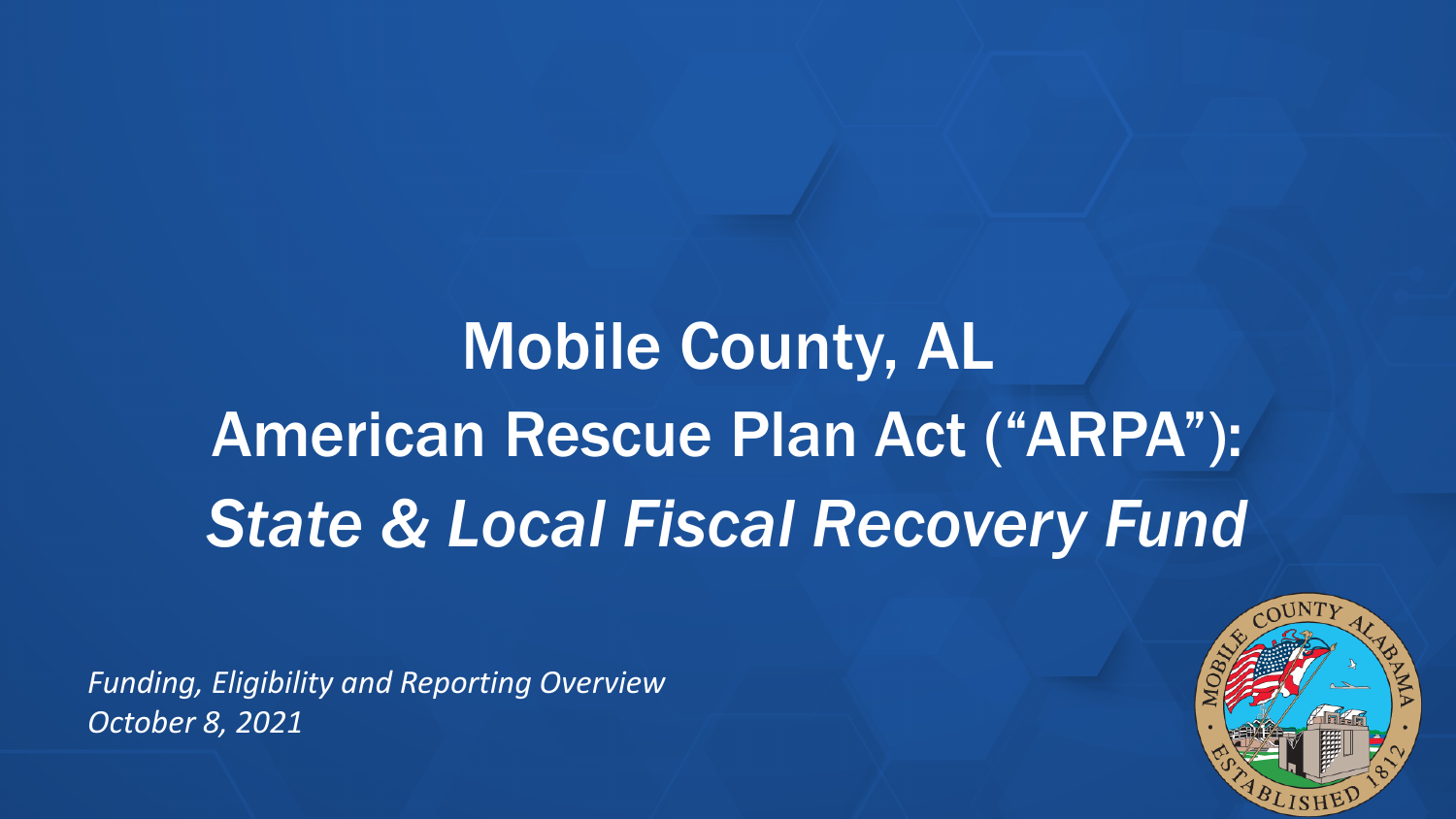# American Rescue Plan Act ("ARPA")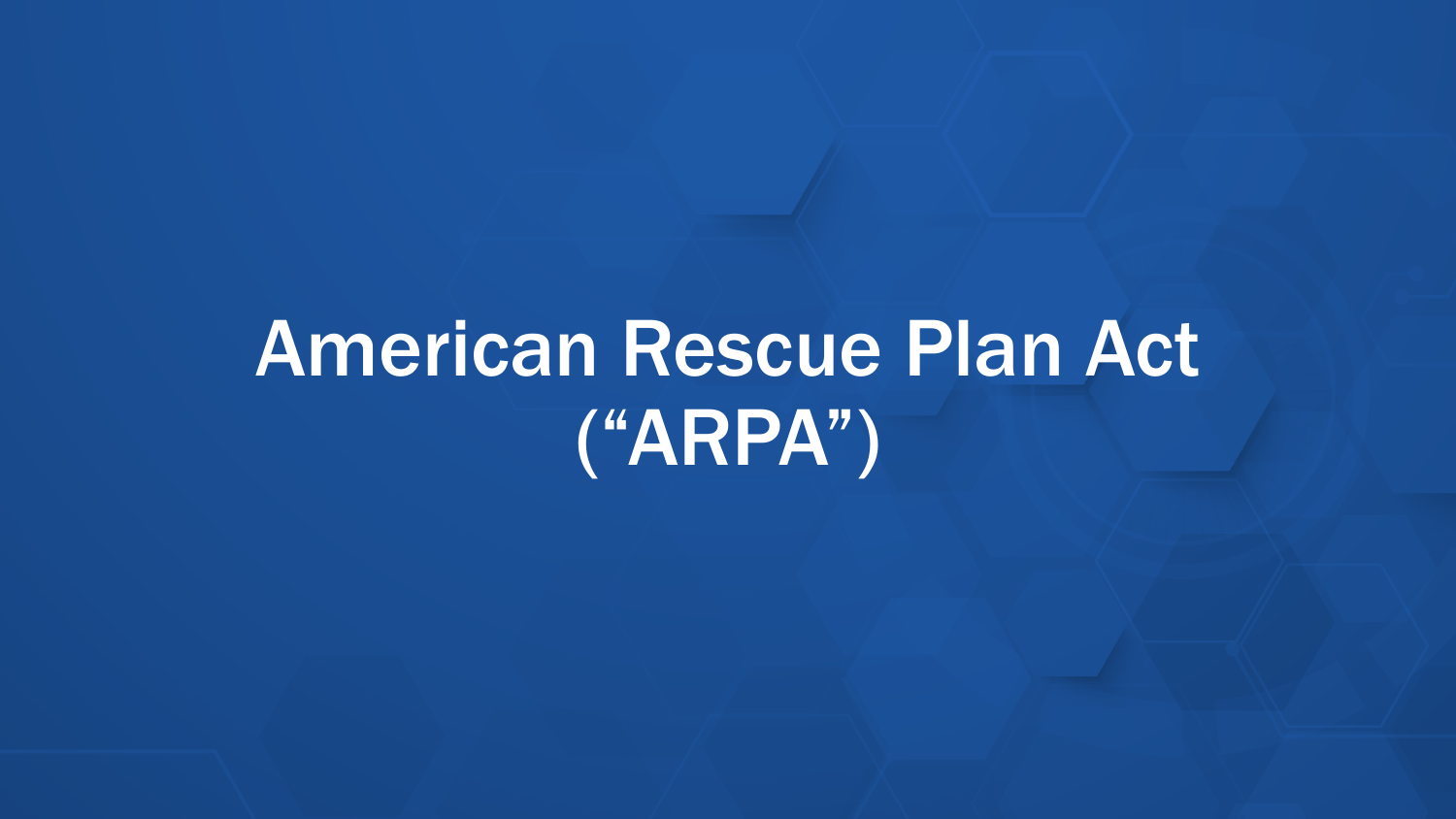### ARPA: Overview



- President Biden signed into law on March 11, 2021.
- Largest economic rescue plan in U.S. history.
- \$1.9 trillion in federal recovery funds for "COVIDrelated" relief.
- Strong focus on the negative economic, not just public health, impacts of the pandemic.
- Emphasis on equality for socially disadvantaged populations.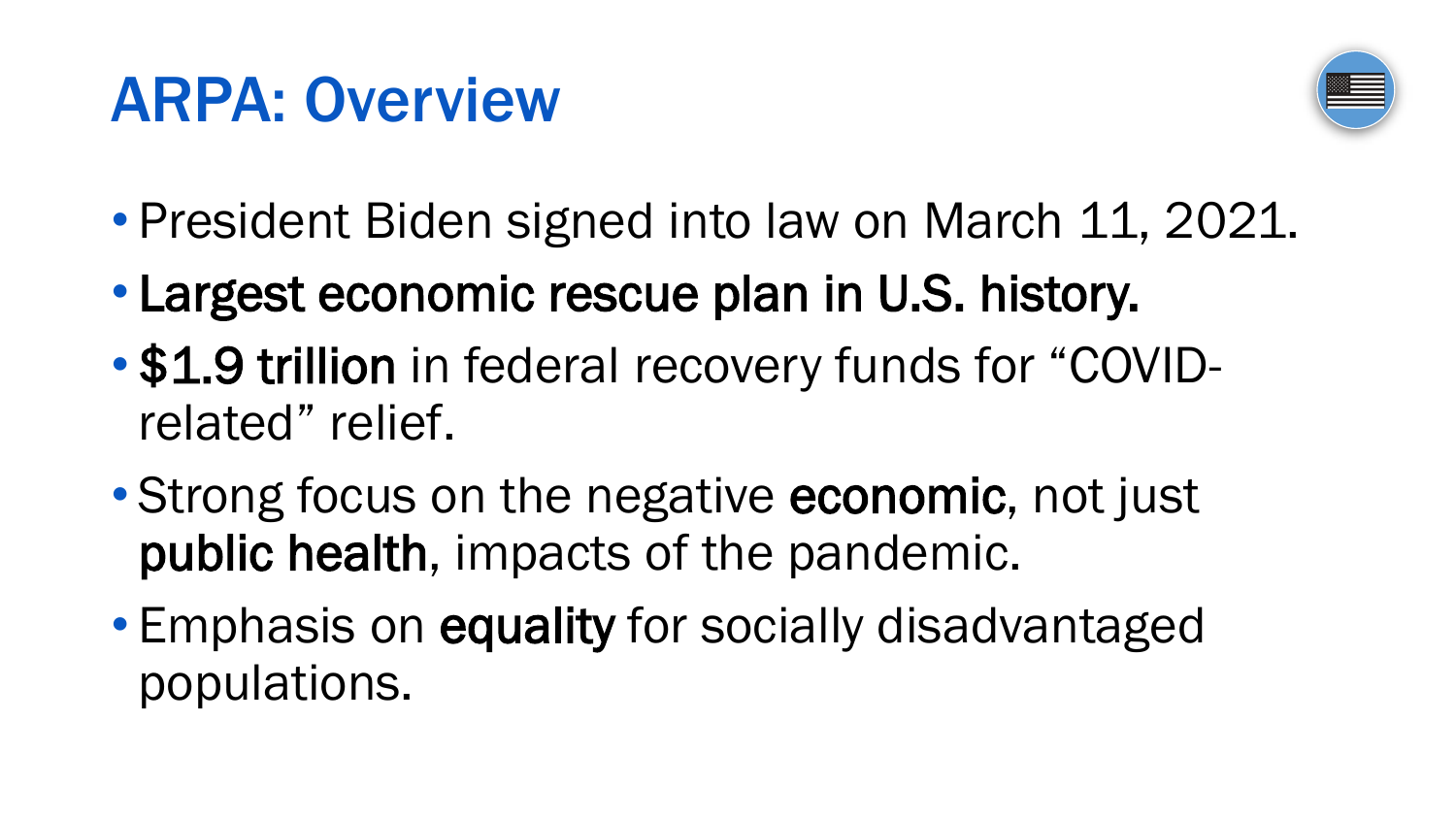### State & Local Fiscal Recovery Fund **Overview**

- Far less restrictive than CARES Act and CRF
	- No longer required to show expenses were "necessary due to COVID-19."
	- General nexus test: "related to COVID-19"
- Strong focus on economic impact—no longer just about public health response
- Emphasis on providing equity-based services for socially disadvantaged populations
- Allowed for coverage of expenses under six broad categories

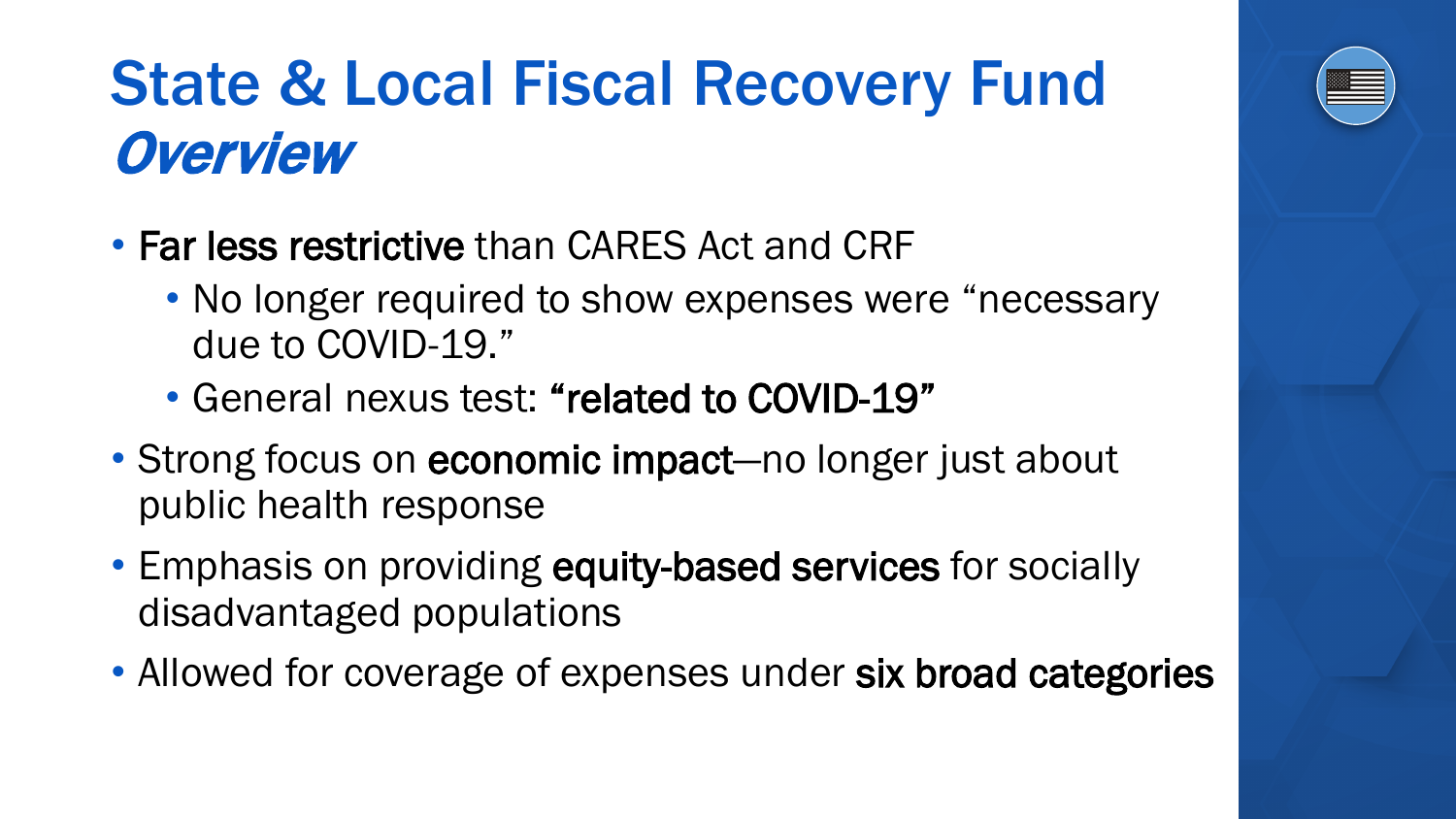### ARPA: Overview



- Eligibility Period:
	- March 3, 2021-December 31, 2024
	- MUST obligate funds by: December 31, 2024
	- Period of performance extends to: December 31, 2026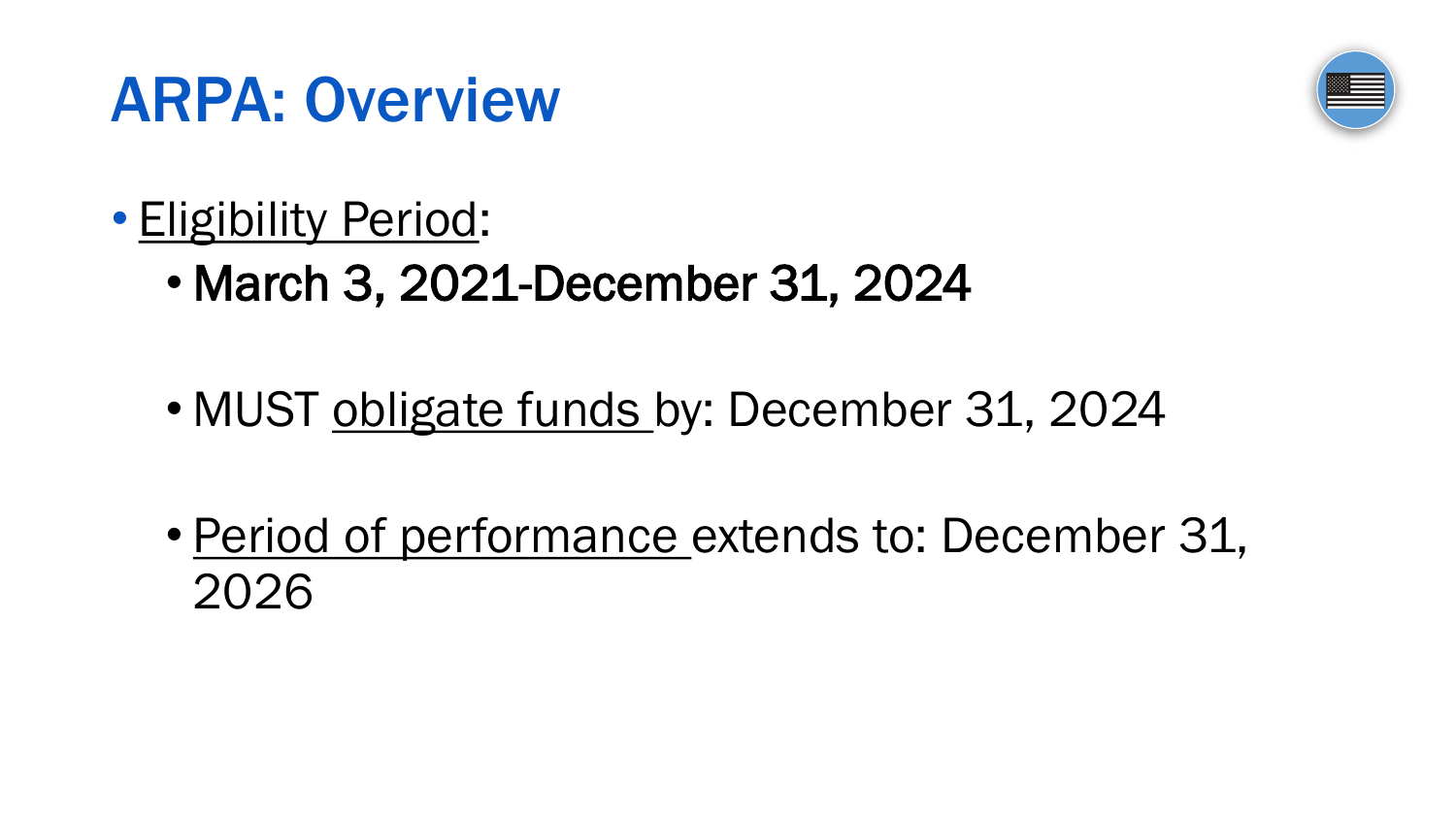#### ARPA:

### *State and Local Fiscal Recovery Fund*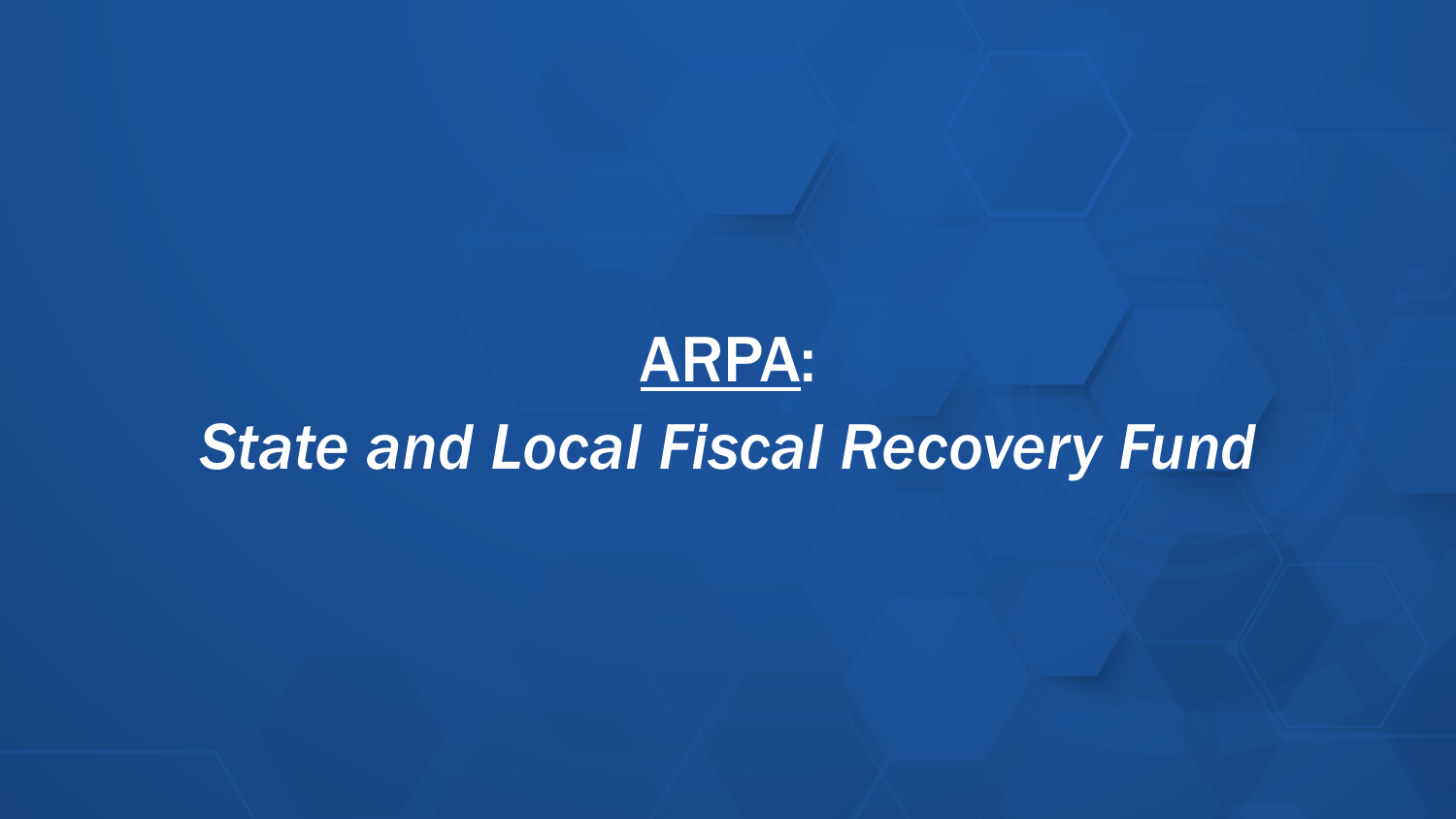### State & Local Fiscal Recovery Fund **Overview**



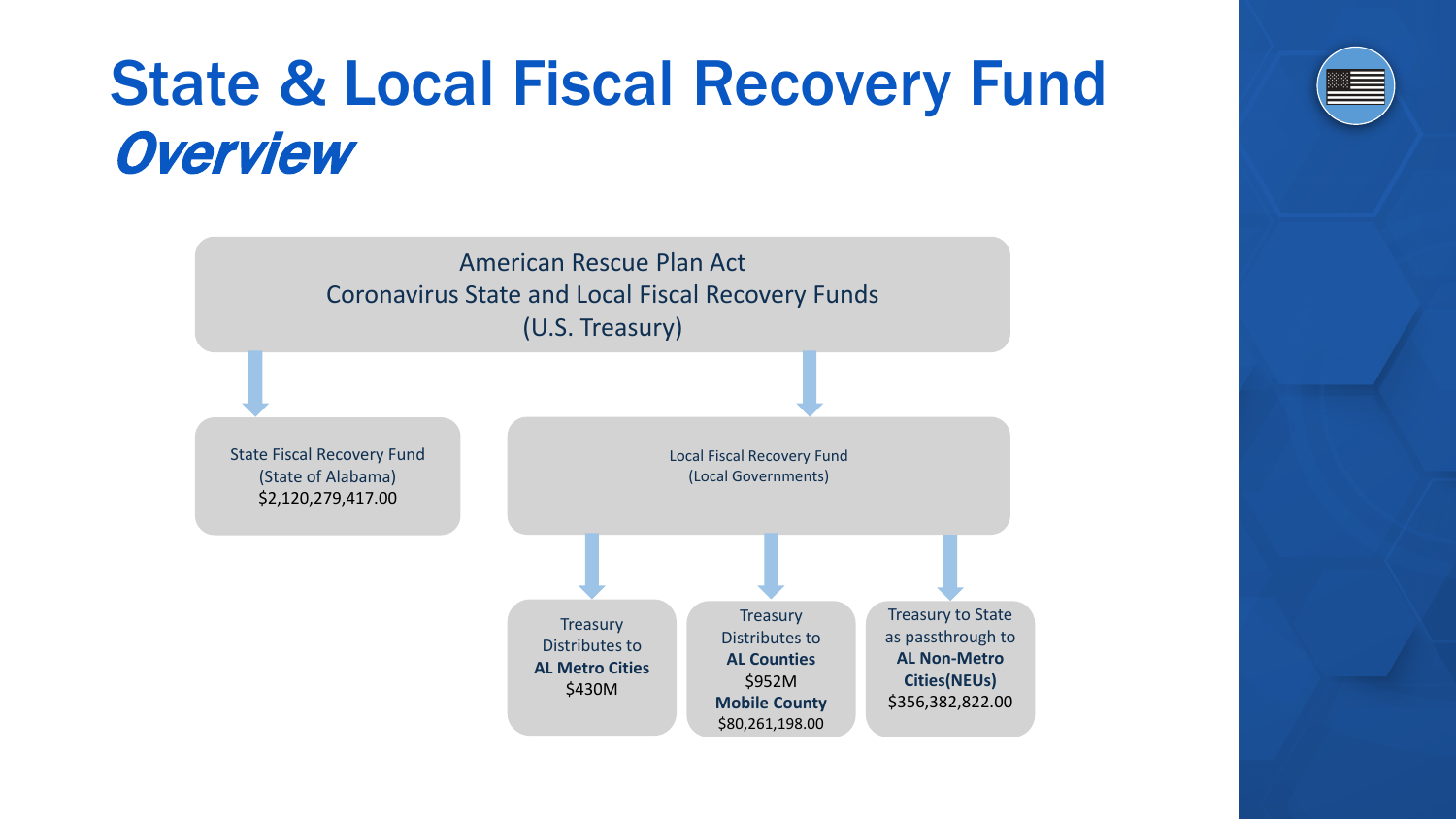# State & Local Fiscal Recovery Fund Allocations

- Overall funding: \$350 billion
- States: \$195.3 billon
- Local Governments: \$130.2 billion
	- Counties: \$65.1 billion
	- Metropolitan Cities: \$45.6 billion
	- Non-Entitlement Units of Government: \$19.5 billion
- Tribal Governments: \$20 billion
- U.S. Territories: \$4.5 billion

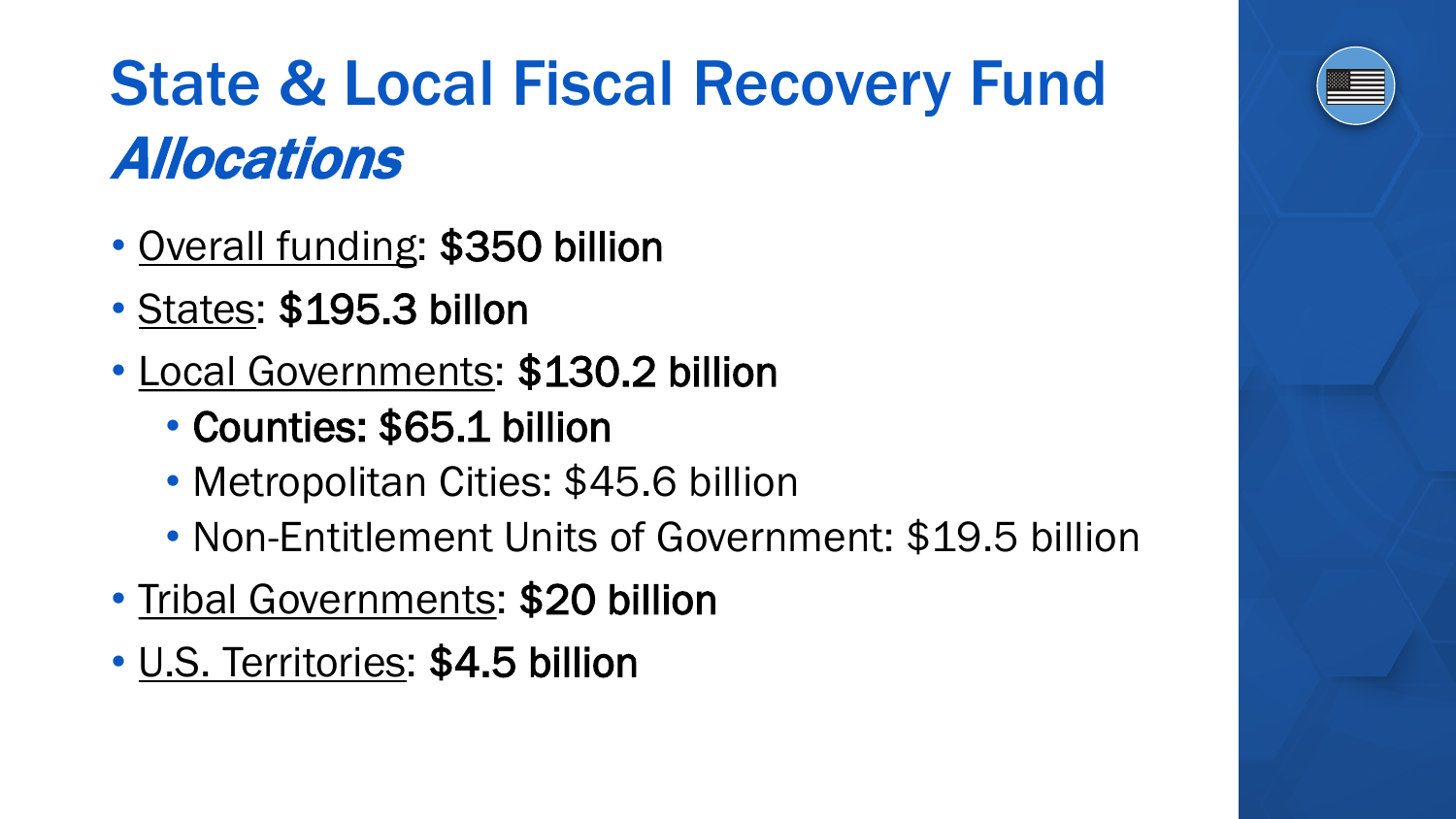### State & Local Fiscal Recovery Fund Eligible Expenses



்<br>இத

Support the **Public Health** Response Address Negative **Economic** Impacts Infrastructure (Water, Sewer, Broadband) **Premium Pay for Essential Workers** Replace Public Sector Revenue Loss Provide Equity-Based Services

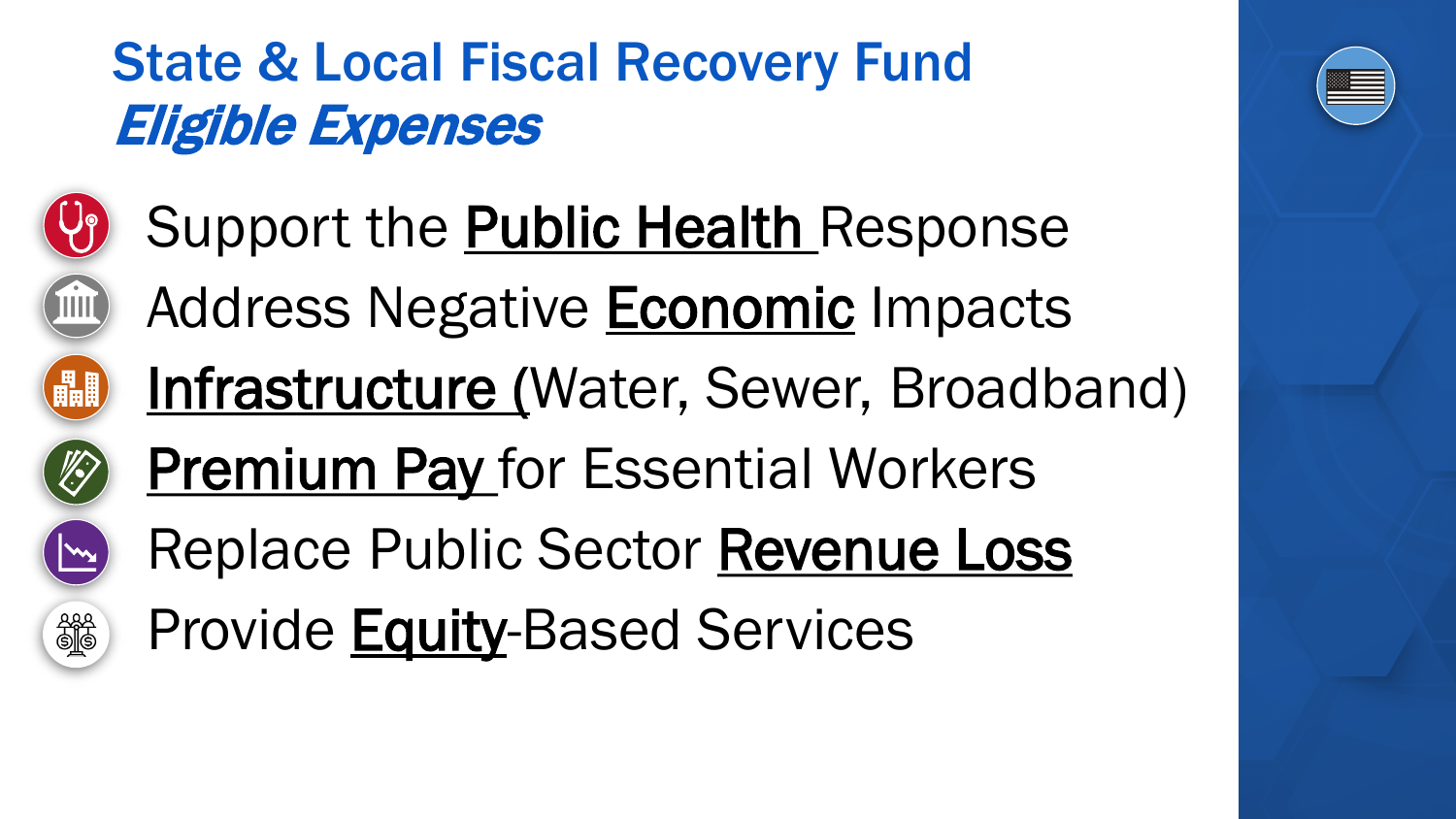# Eligible Expenses Public Health Response

- "to respond to the public health emergency with respect to the Coronavirus Disease 2019 (COVID–19)…"
- Eligibility Test:
	- 1. Identify a need or negative impact of the COVID-19 pandemic; and
	- 2. Identify how the program, service, or other intervention addresses the identified need or impact.

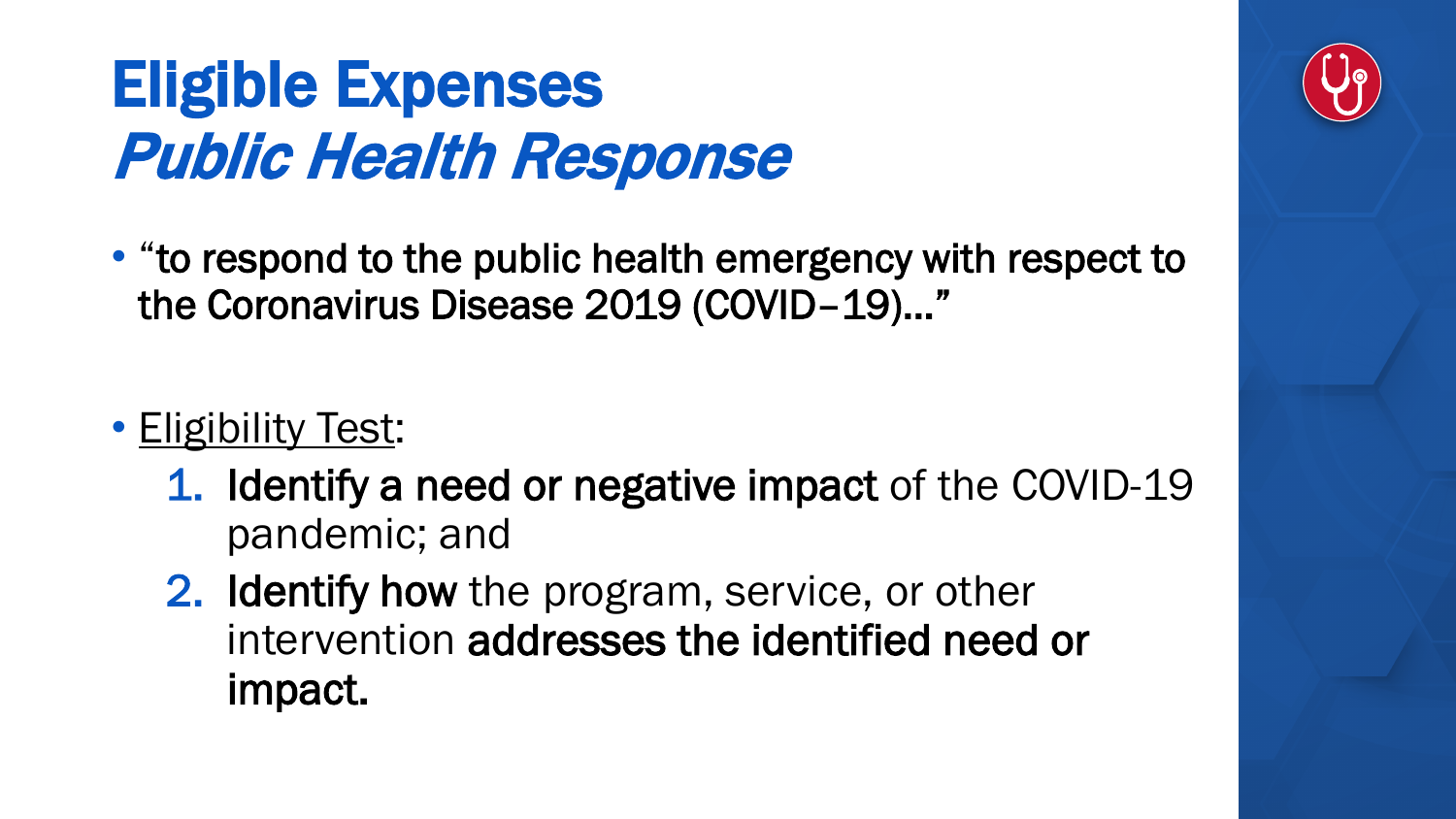# Eligible Expenses Public Health Response

- Public Health Expenditures Identified by Treasury:
	- 1. COVID-19 Mitigation & Containment:
		- Services and programs that are needed to contain COVID-19

#### 2. Medical Expenses:

- Care and services to address public health needs, risks presented by new variants and long-term effects of the virus.
- 3. Behavioral Health:
	- New or enhanced government services to meet mental health, substance use, and other behavioral needs.

#### 4. Public Health & Safety Staff:

• Human resources necessary to respond to the negative public health impacts of the pandemic.

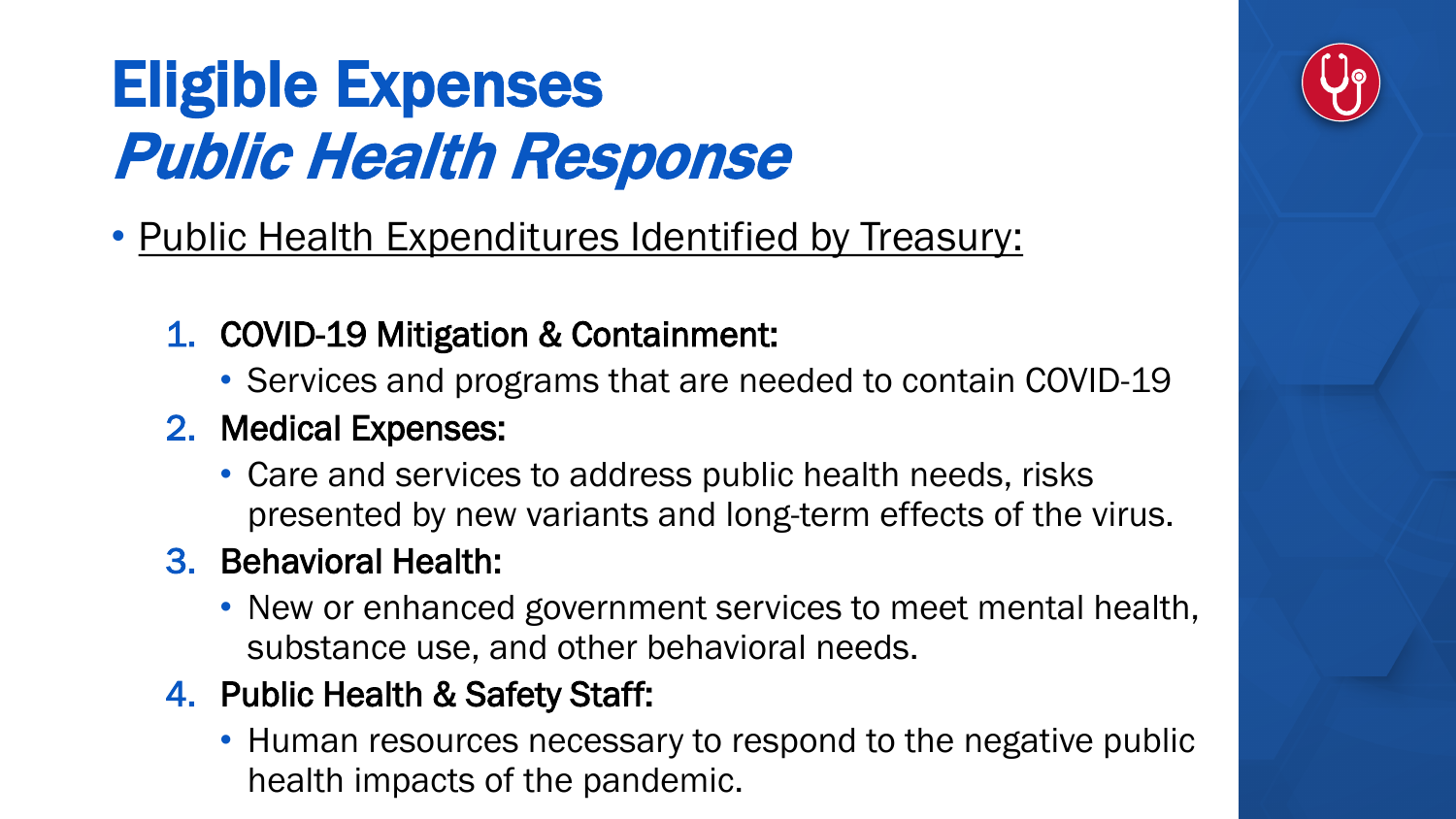# Eligible Expenses Public Health Response

- Examples of Potential Programs/Expenses:
	- Providing care and services to respond to new COVID-19 variants, long-term effects, and overall impact on the public's health.
	- Enhancement of healthcare capacity, including healthcare facilities.
	- Enhancement of public health data systems.
	- Supporting vulnerable populations to access medical or public health services.
	- Enforcement of public health orders.
	- Ventilation improvements in key settings such as healthcare facilities.
	- Support congregate living facilities
	- Enhanced services for child-welfare and foster families
	- Behavioral healthcare programs

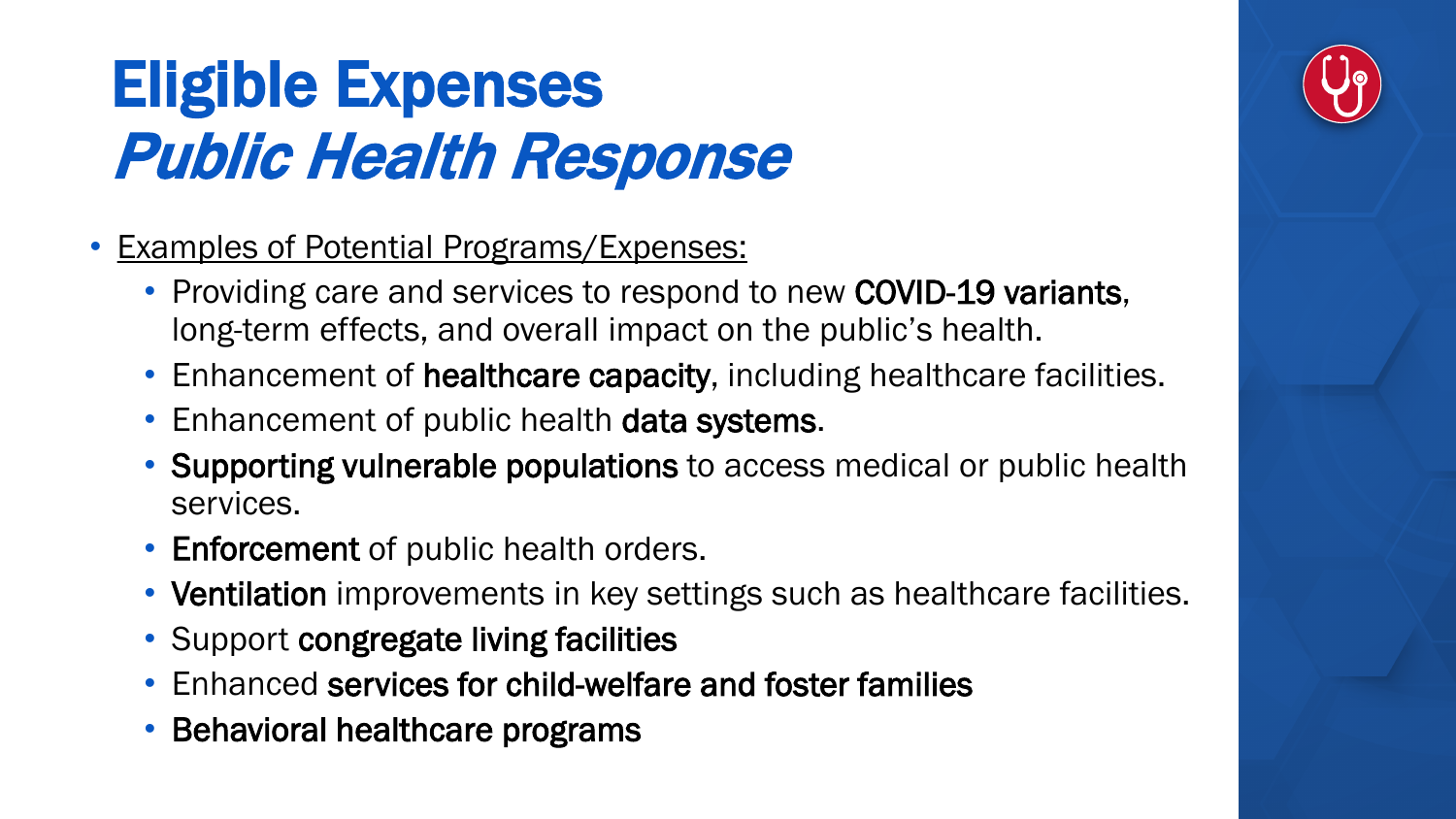# Eligible Expenses Economic Response

- "to respond to the public health emergency with respect to the Coronavirus Disease 2019 (COVID–19) or its negative economic impacts, including assistance to households, small businesses, and nonprofits, or aid to impacted industries such as tourism, travel, and hospitality."
- Eligibility Test:
	- 1. A negative impact or harmful consequences of the economic disruption resulting from or exacerbated by the COVID-19 public health emergency; and
	- 2. The intended program, service, or other intervention would address and specifically responds to the harmful consequences.

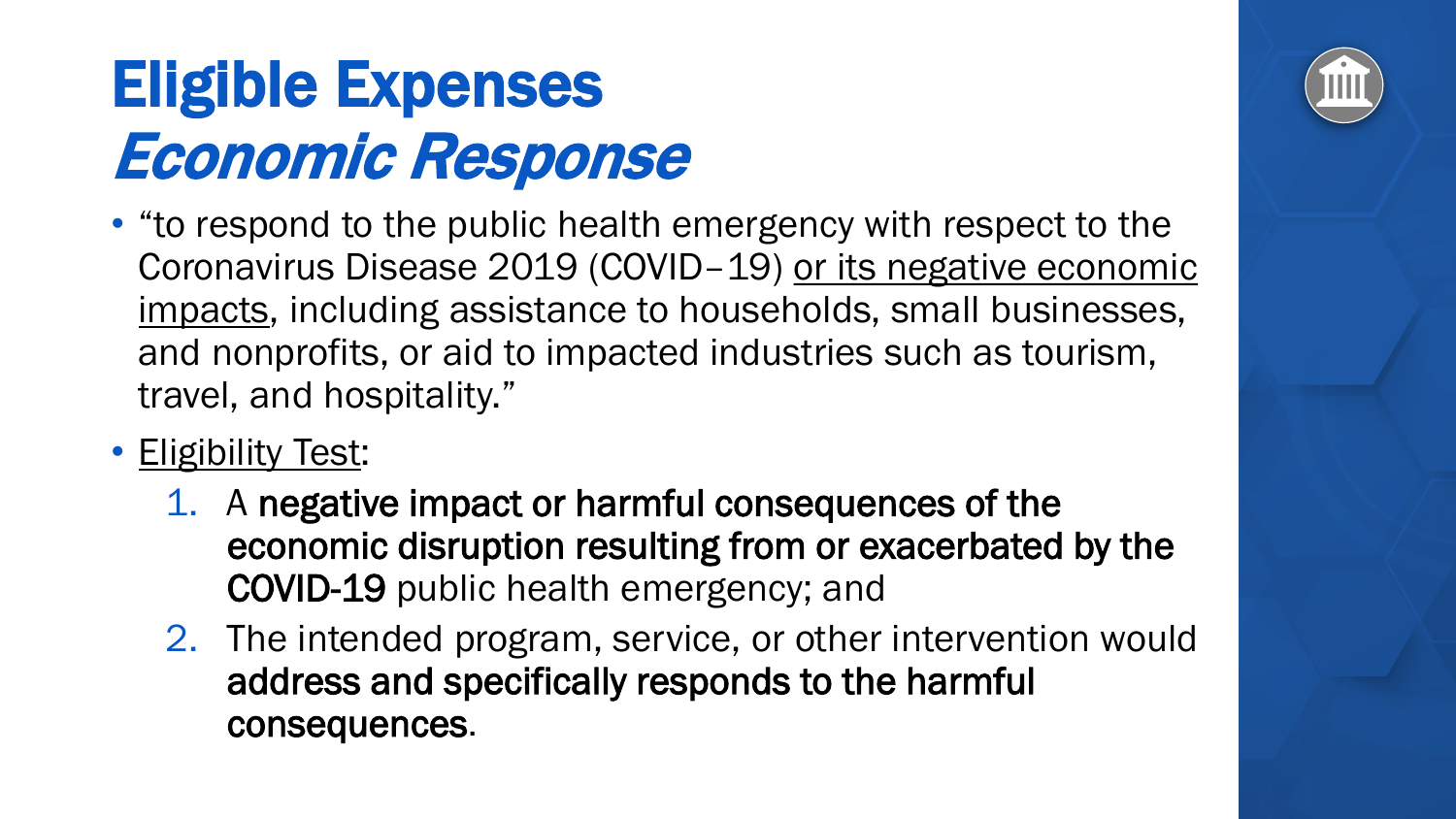# Eligible Expenses Economic Response

Eligible Expenditures Identified by Treasury:

- **► Workers & Families:** 
	- Assistance to unemployed workers and job training
	- Food, housing, cash, directed assistance to households
	- Survivor's benefits for family of COVID-19 victims

#### Small Businesses:

- Loans/grants to mitigate financial hardship
- Loans/grants/direct assistance to implement COVID-19 prevention or mitigation tactics
- Technical assistance

#### $\triangleright$  Public Sector:

- Rehire staff
- Replenish state UI funds
- Administer economic relief programs

#### $\triangleright$  Impacted Industries:

- Tourism
- Other similarly affected sectors

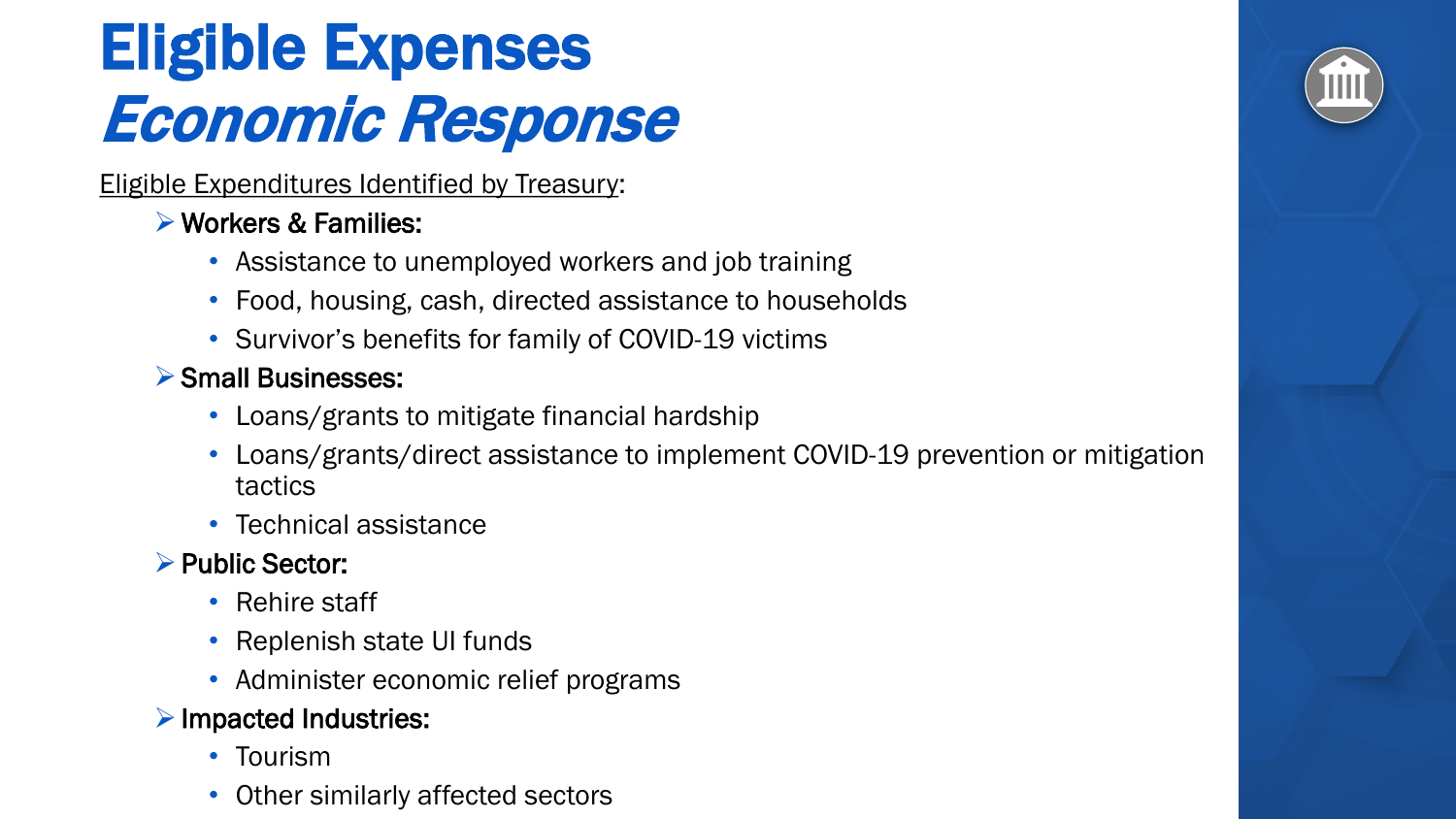## Eligible Expenses Infrastructure-Water and Sewer

• Includes *improvements to infrastructure, such as* buildings or upgrading facilities and transmission, distribution, and storage systems.

- Eligible uses are those aligned to the Environmental Protection Agency project categories across the:
	- Clean Water State Revolving Fund
	- Drinking Water State Revolving Fund

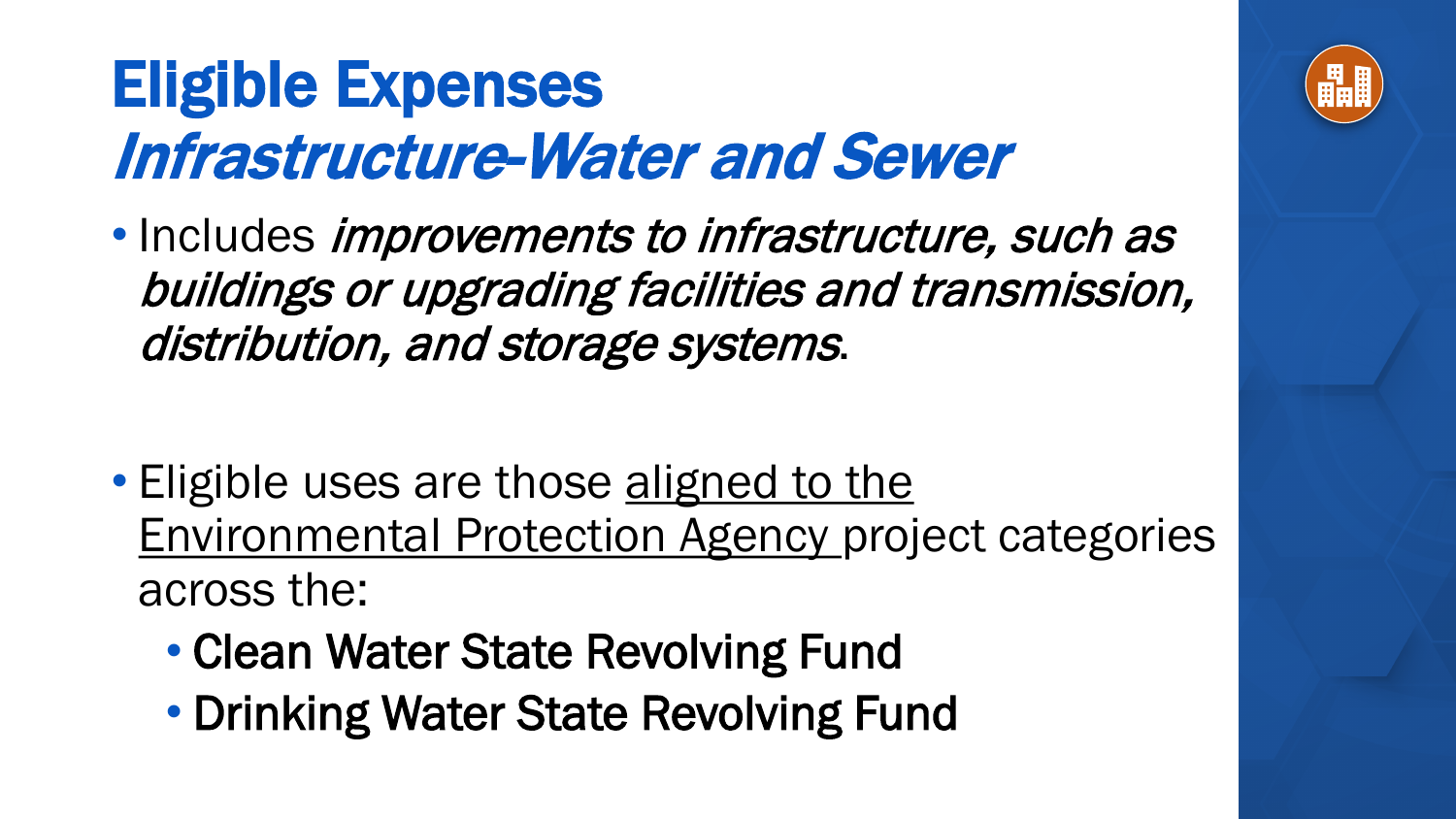# Eligible Expenses Infrastructure-Water and Sewer

- Clean Water State Revolving Fund
	- Supports projects that improve water quality and address water pollution.
	- Examples:
		- Construct, improve, repair wastewater treatment plants
		- Control non-0point sources of pollution
		- Improve resiliency of infrastructure to severe weather events
		- Create green infrastructure
		- Protect waterbodies from pollution

#### Drinking Water State Revolving Fund

• Assist with water infrastructure capital improvements including installation and replacement of failing treatment and distributions systems

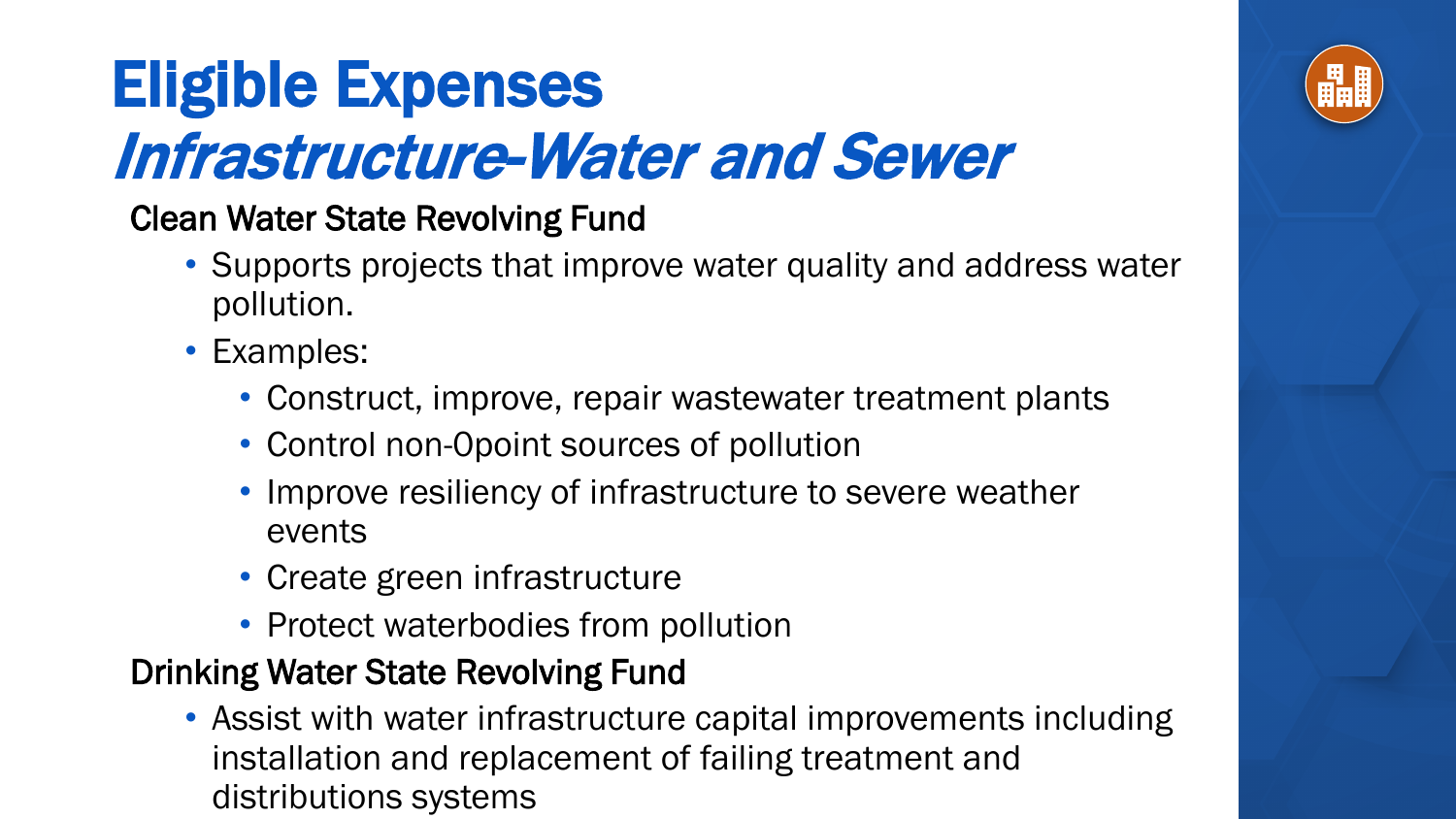# Eligible Expenses Infrastructure- Water & Sewer

- Examples of Eligible Expenditures:
	- Improving drinking water treatment
	- Fixing leaky or old pipes (water distribution)
	- Improving source of water supply
	- Replacing or constructing finished water storage tanks
	- Other infrastructure projects needed to protect public health
- The rule also "encourages" recipients to select projects that will improve resiliency to the effects of climate change, consistent with efforts to protect lower-income communities that tend to be most affected by climate disasters; and to replace lead service lines associated with negative lifelong impacts for exposed children.

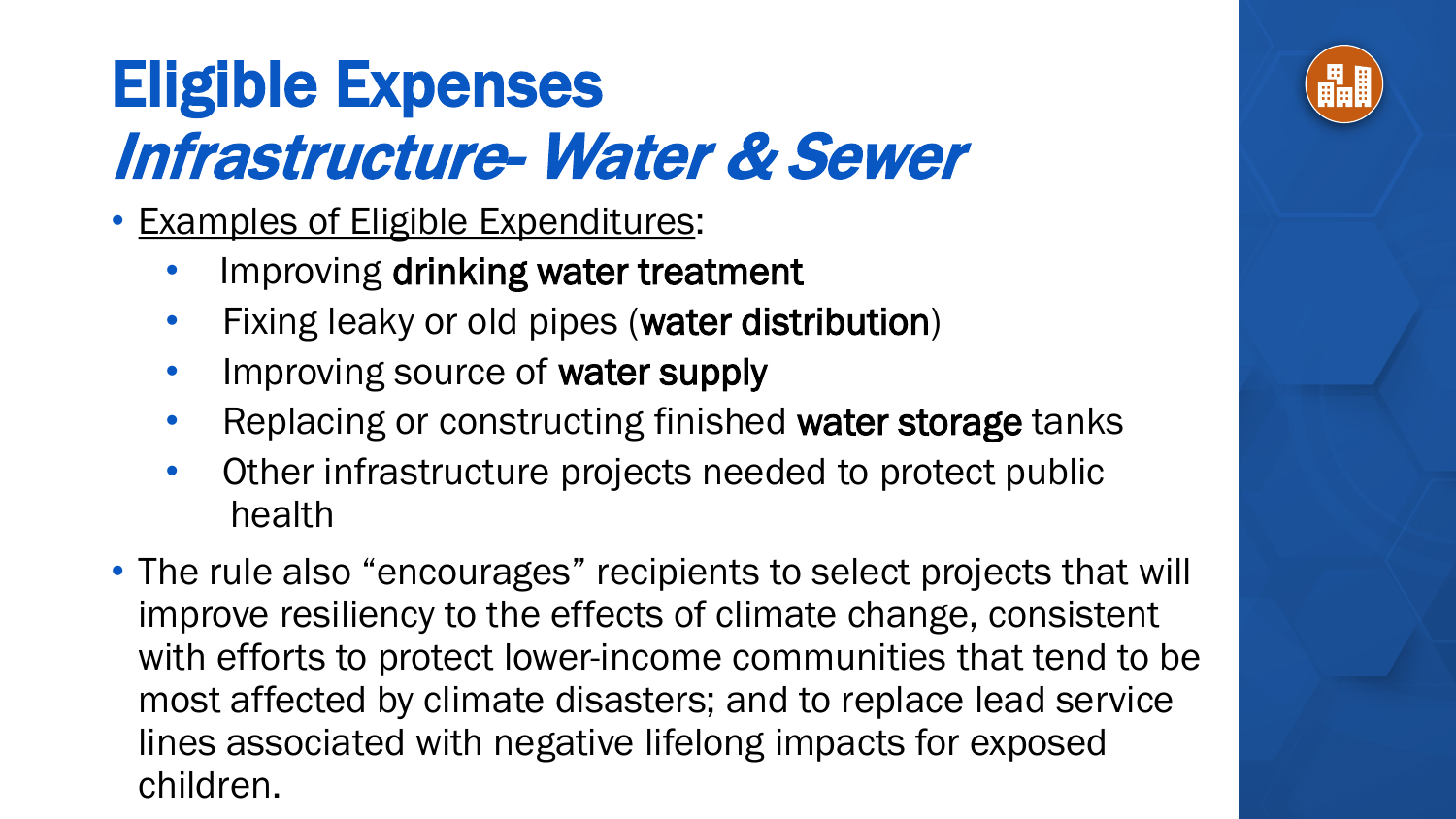## Eligible Expenses Infrastructure- Broadband

- ARP's investments in broadband infrastructure represent a direct response to the pandemic-revealed need for reliable, high-speed internet access for remote school, work, and health care delivery.
- Priority focus on households and businesses with unreliable internet access, including those with:
	- Without a wireless connection capable of delivering 25 Mbps download/3 Mbps upload
- **Eligible investments must, where feasible**, be designed to provide the following reliable services:
	- Minimum 100 Mbps download/100 Mbps upload speeds unless impractical

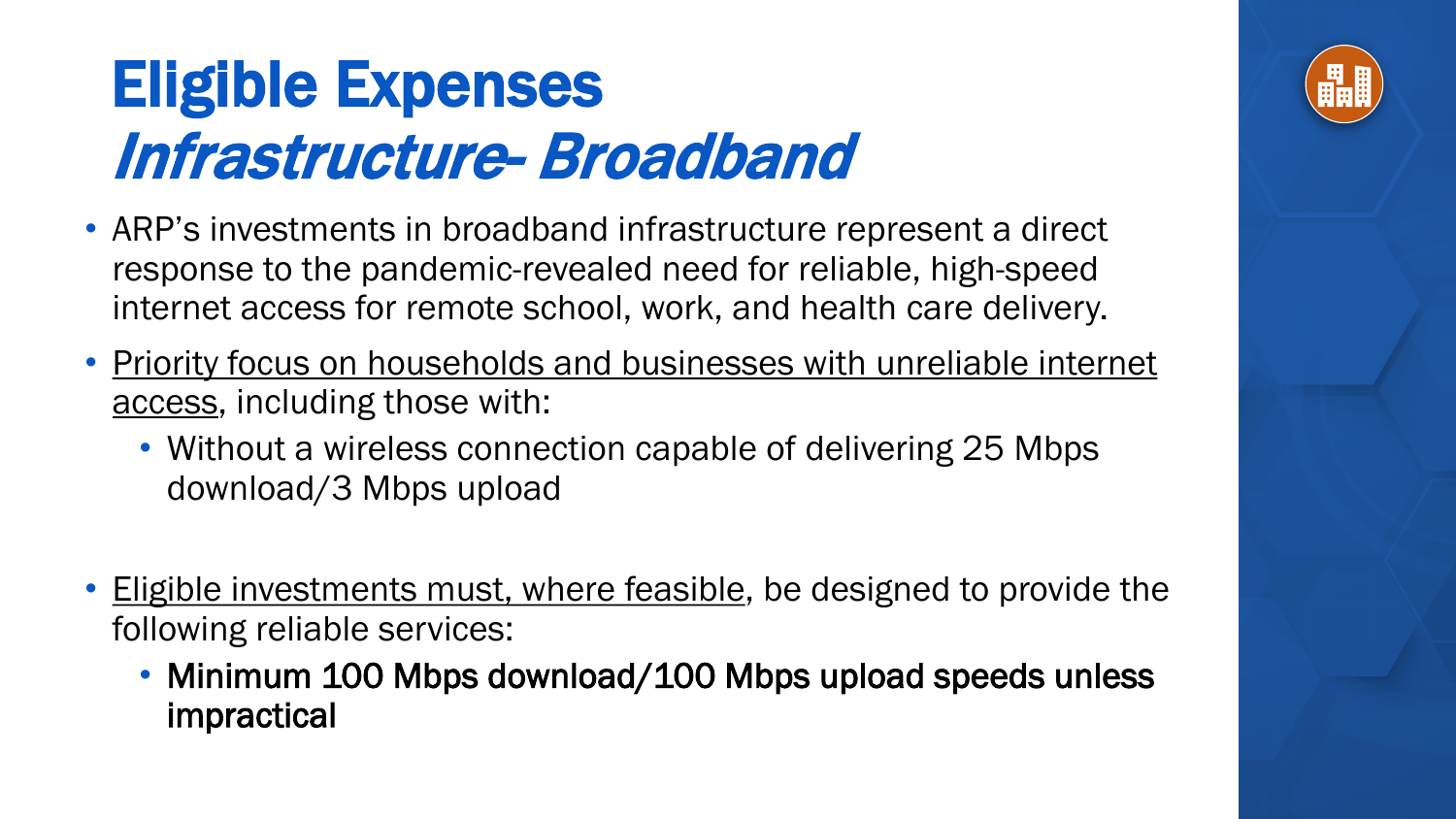# Eligible Expenses Equity-Based Services

- Treasury has placed an emphasis on states and localities using these funds to assist the disproportionate impact that COVID-19 has had on socially disadvantaged communities.
- Treasury presumes expenditures to be eligible if they are in fact serving a need in these communities.
- This explicit mandate is seen throughout the ARPA—not just within the State and Local Fiscal Recovery Fund.

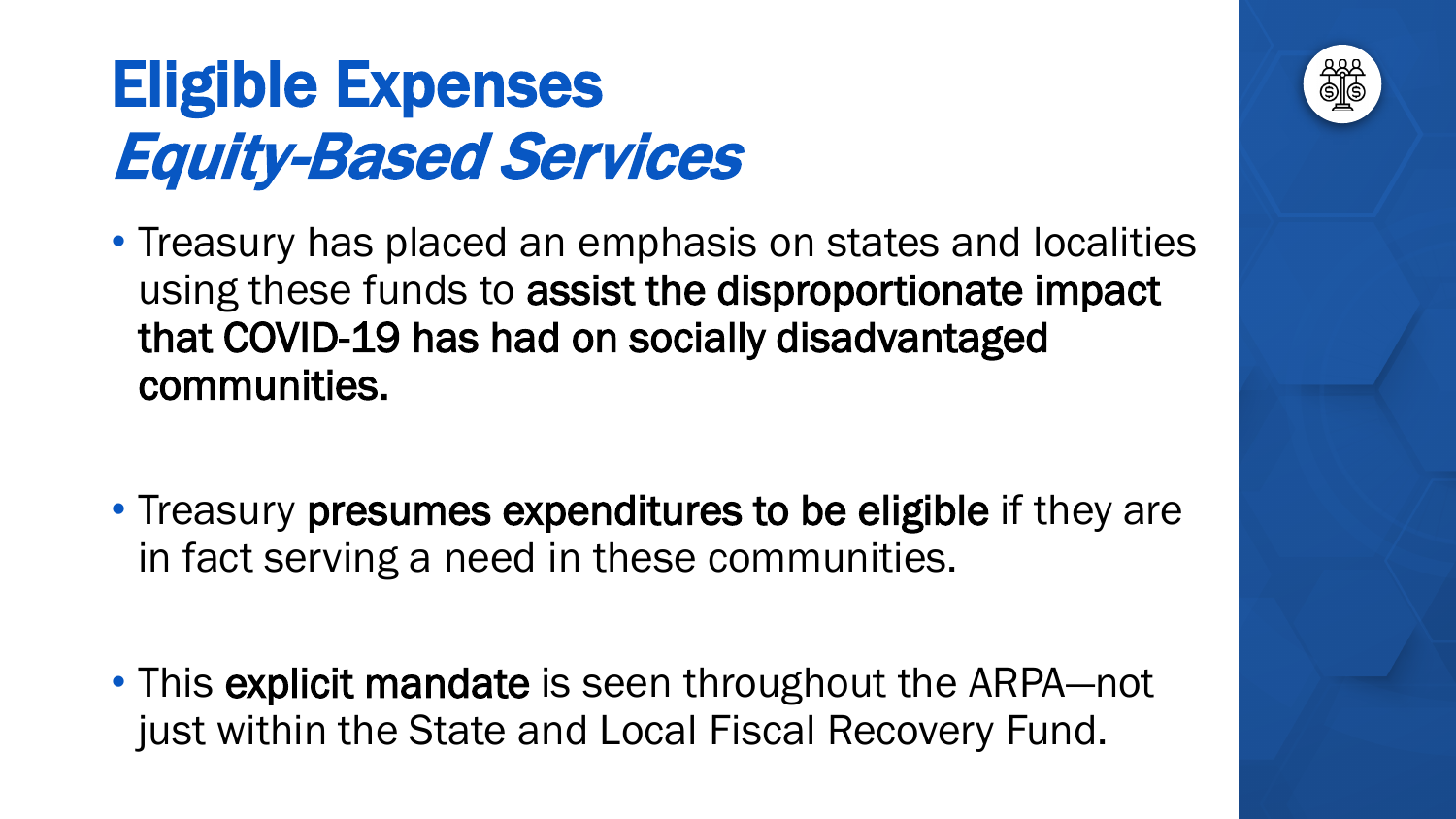### Eligible Expenses Equity-Based Services

- **Eligible Expenditures Identified by Treasury:** 
	- $\triangleright$  Addressing Health Disparities:
		- Community health workers and benefits navigators.
		- Remediation of lead paint and other lead hazards.
		- Community violence intervention programs.

#### $\triangleright$  Investing in Housing & Neighborhoods:

- Services to combat homelessness.
- Affordable housing developments.
- Housing vouchers, residential counseling, navigation assistance.

#### $\triangleright$  Addressing Educational Disparities:

- New or expanded early learning services.
- Expanded resources for high-poverty school districts.
- Educational services such as tutoring and afterschool care.
- Educational services for social, emotional, and mental health needs.

#### $\triangleright$  Promoting Healthy Childhood Environments:

- New or expanded high quality childcare.
- Home visiting programs for families with young children.
- Services for child welfare involved families and foster youth.

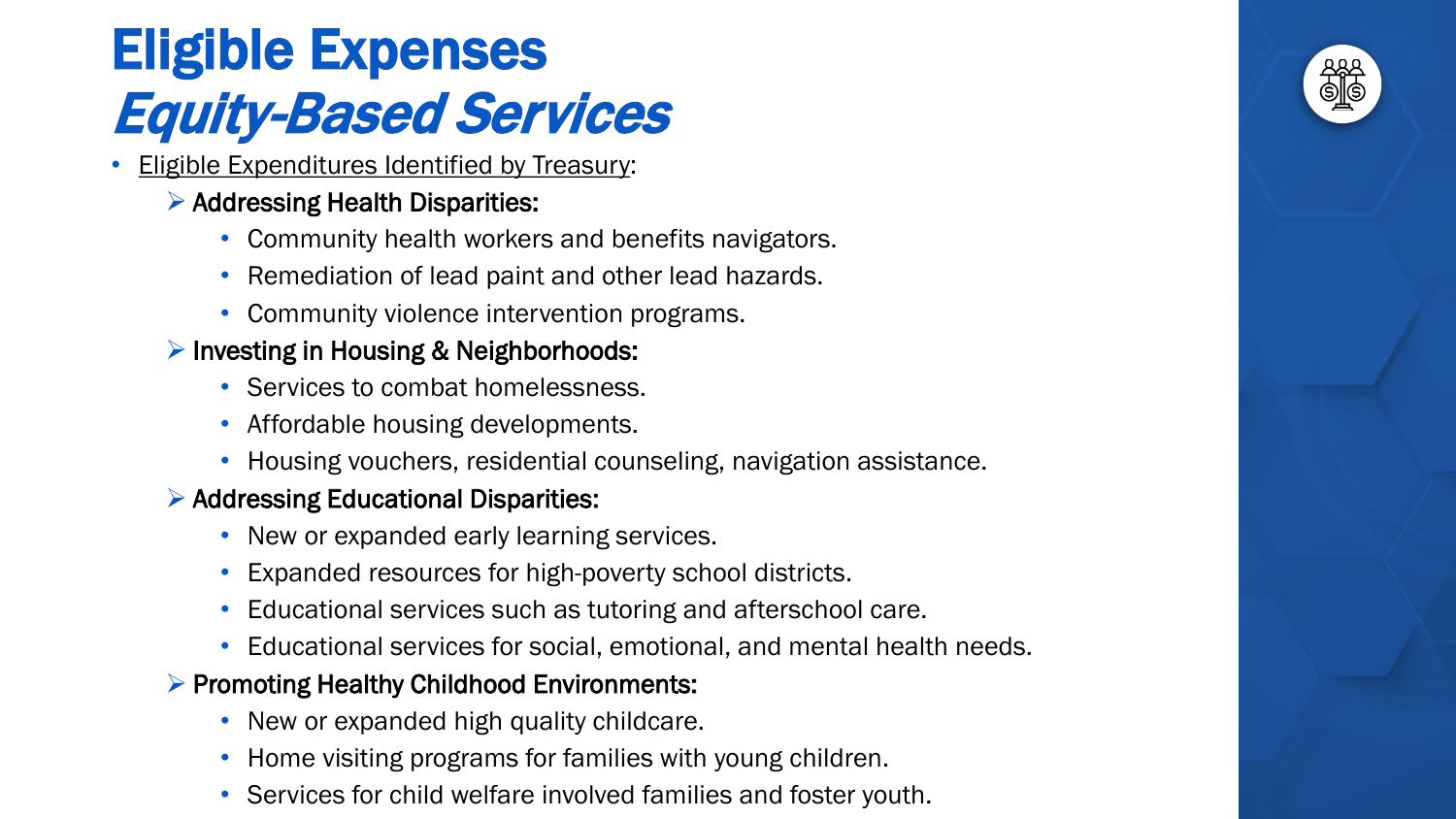# Eligible Expenses Premium Pay for Essential Workers

- Recipients may use this funding to provide premium pay to eligible workers performing essential work in either a public sector role or through grants to third parties.
- Pay may not exceed \$13 per hour or \$25,000 per worker
- Examples of eligible workers:
	- Nursing home, home-care, and hospital staff;
	- Workers at farms, food production facilities, and restaurants;
	- Janitors and sanitation workers;
	- Truck drivers and transit workers;
	- Public health and safety staff;
	- Childcare workers, educators, and school staff; and
	- Health and human service staff.

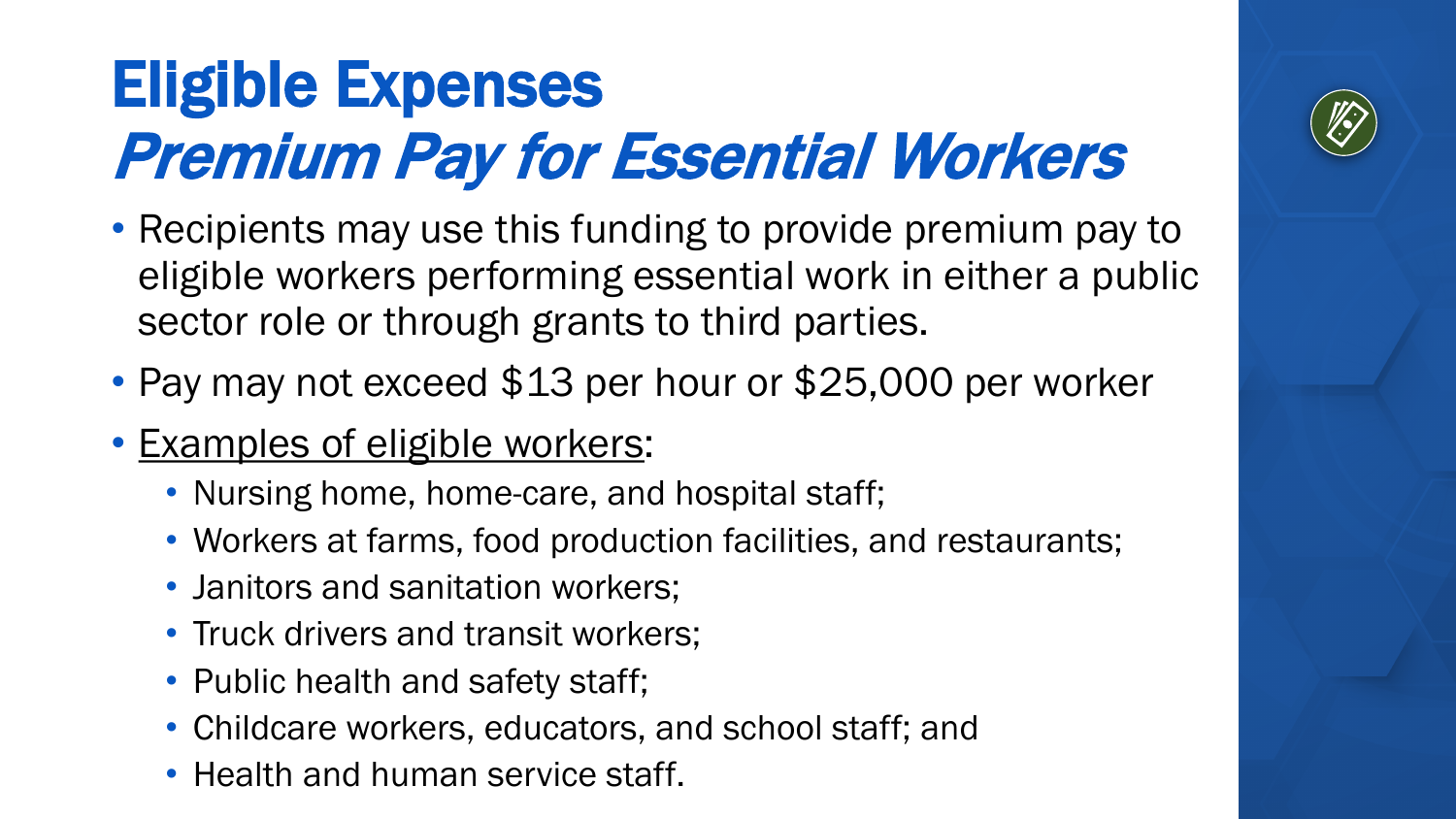#### Local Fiscal Recovery Fund: Ineligible Expenses

- Net reduction in tax revenue.
- Deposits into pension funds.
- Funding debt service, legal settlements, or judgments.
- Deposits to rainy day funds or financial reserves.

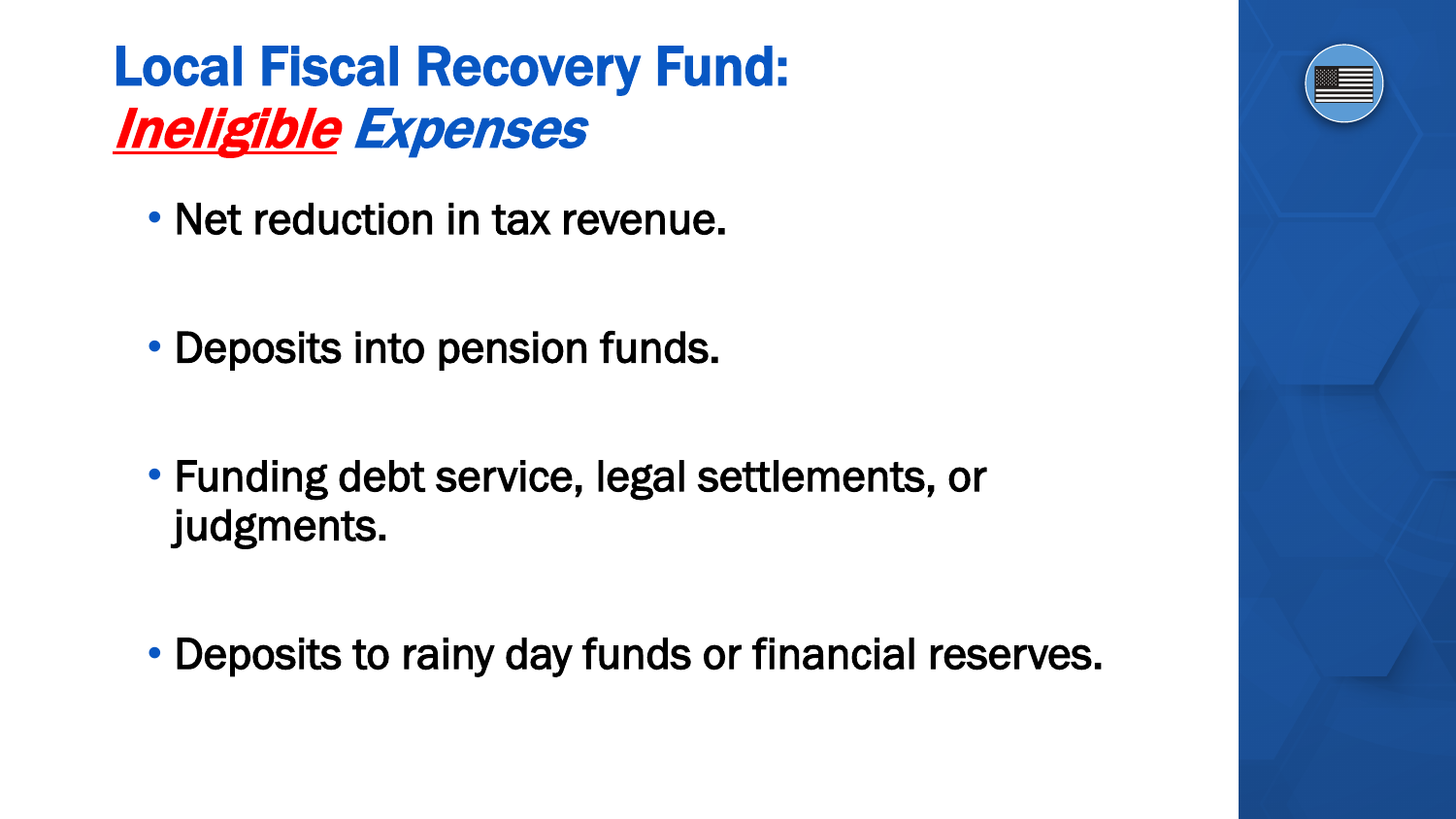#### ARPA:

#### *Reporting & Documentation Requirements*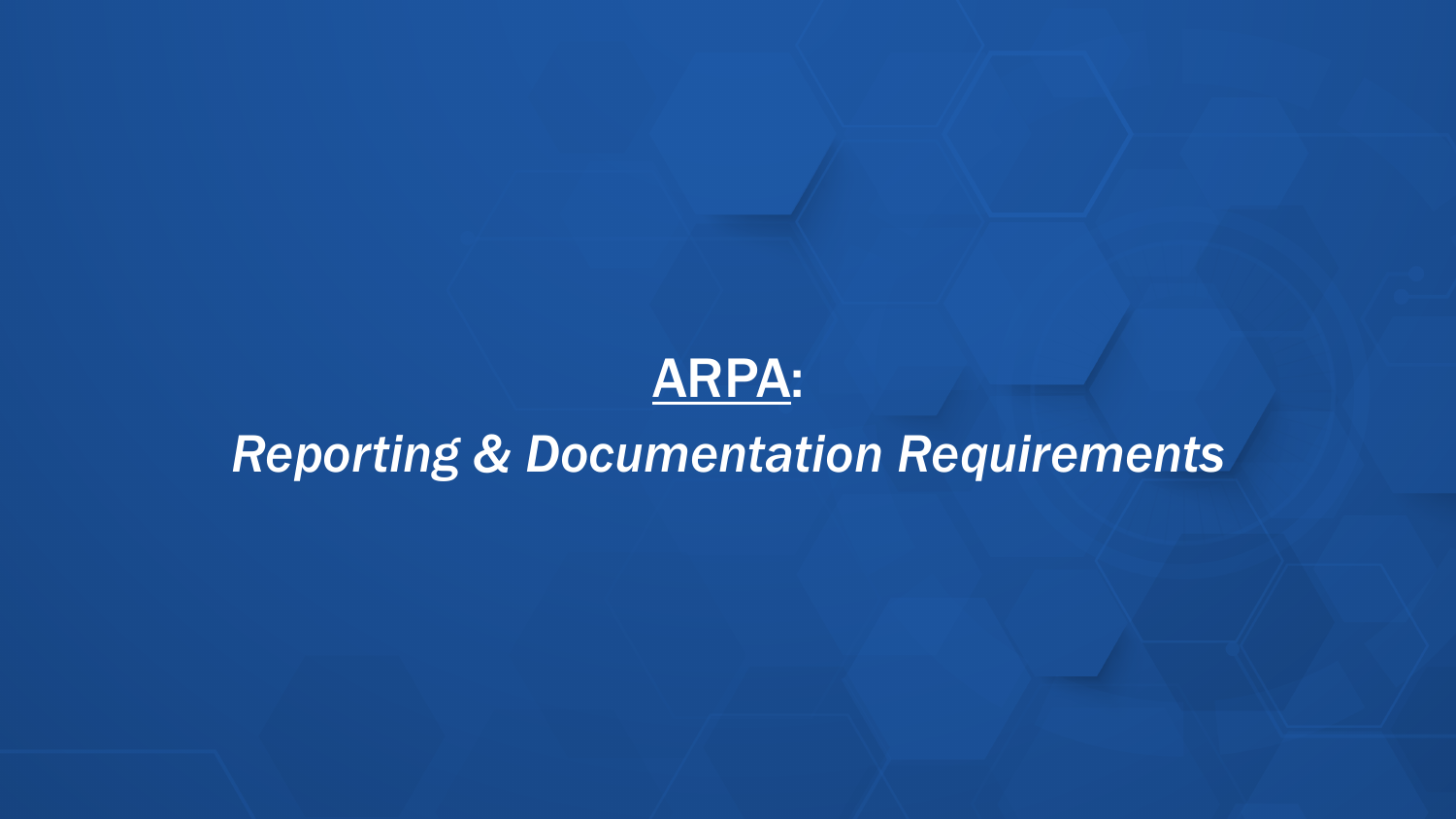### State & Local Fiscal Recovery Fund: Reporting Requirements

*\*\*\*for recipients with a population over 250K*

| <b>Interim Report</b>                                                                                                          | <b>Project and Expenditure</b><br><b>Report</b>                                                                                                                 | <b>Recovery Plan</b>                                                                                                                             |
|--------------------------------------------------------------------------------------------------------------------------------|-----------------------------------------------------------------------------------------------------------------------------------------------------------------|--------------------------------------------------------------------------------------------------------------------------------------------------|
| Contents:<br>Initial overview of status of<br>uses of funding                                                                  | Contents:<br>Types of projects funded<br>Financial data<br>Information on contracts,<br>grants, and subawards over<br>\$50K                                     | Contents:<br>Approach and objectives<br>Descriptions of funded<br>projects<br>Performance and evidence<br>information<br><b>Promoting equity</b> |
| Deadline:<br>One time submission<br>August 31, 2021<br>$\bullet$<br>Covers date of award<br>$\bullet$<br>through July 31, 2021 | Deadline:<br>Quarterly<br>By January 31, 2021 (for<br>expenses from award date<br>through $12/31/21$ and 30<br>days after the end of each<br>quarter thereafter | Deadline:<br>Annually<br>By August 31, 2021<br>(Covering award date<br>through July 31, 2021) and<br>annually thereafter                         |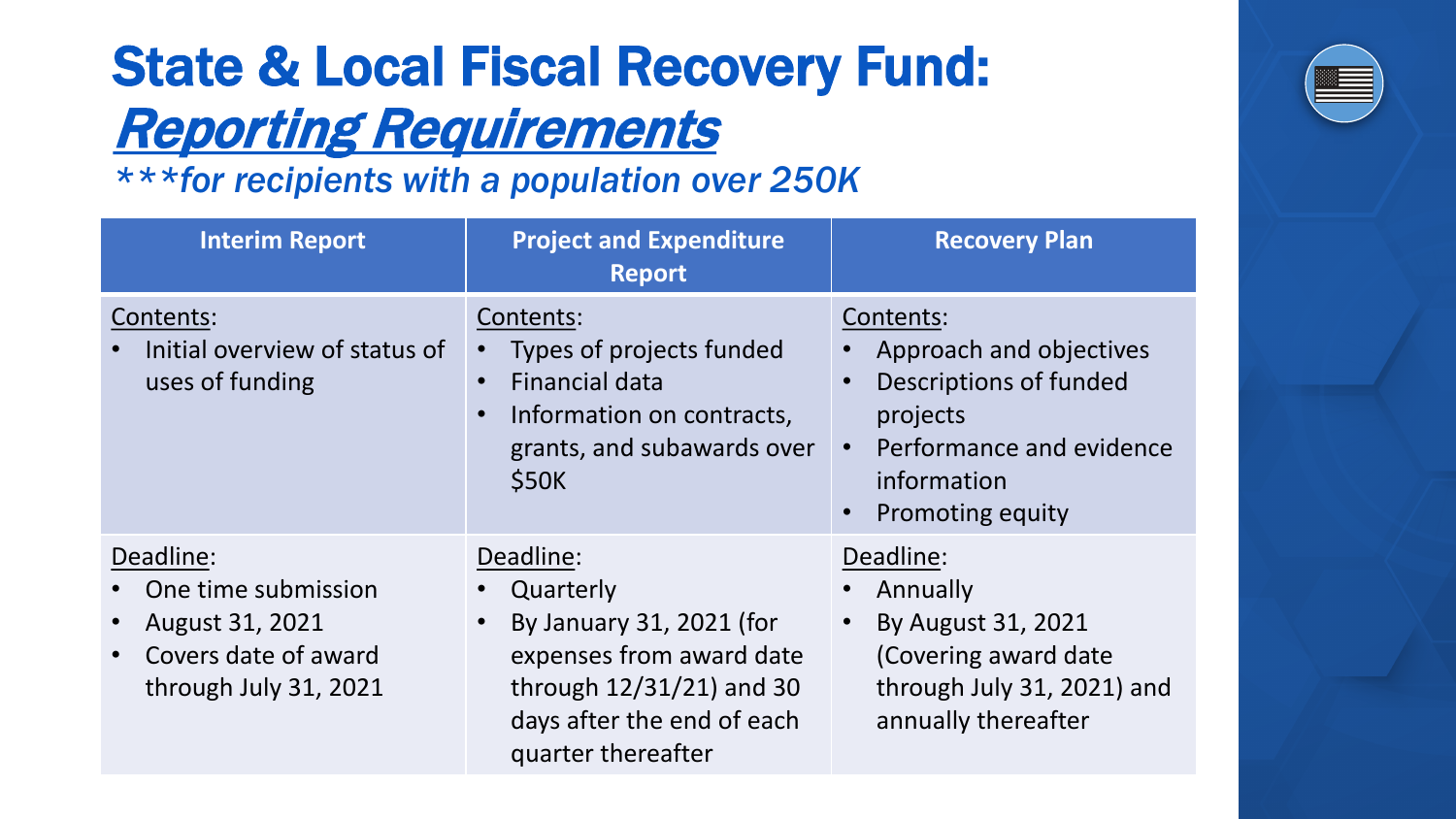#### State & Local Fiscal Recovery Fund Documentation Requirements for all expenses

- Documentation will need to be supplied for all projects and expenditures funded with SLFRF dollars
- Documentation:
	- Narrative 50-100 word description of the project or expenditure(s).
		- How this project/expenditure relates to a negative impact related to COVID-19. Note, the negative impact does not have to be caused directly by the pandemic but there needs to be a relationship shown between the negative impact/need and the pandemic.
		- Description of services/expenditures funded.
		- Description, if applicable, as to how this project/expenditure serves a disproportionately impacted population.
		- Description of whether or not this project/expenditure provides an equitable service.
		- Statement as to when the completion of this project will occur or delivery of services or good will occur.
	- Proof of purchase: check, bank statement, cc statement, purchase order, contract if for a value over \$50K

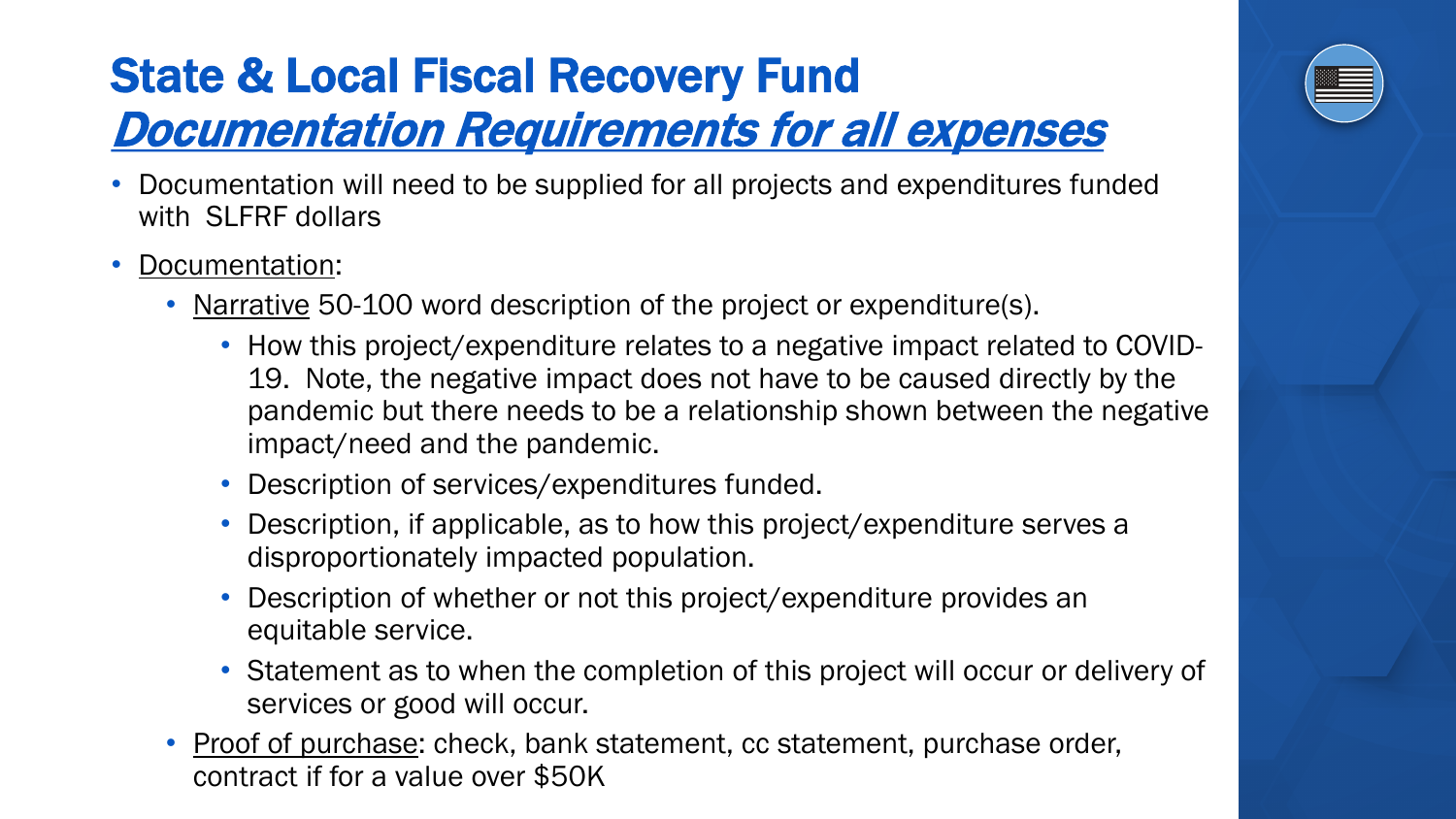

### *Proposals & Risk Assessments for County Expenditures*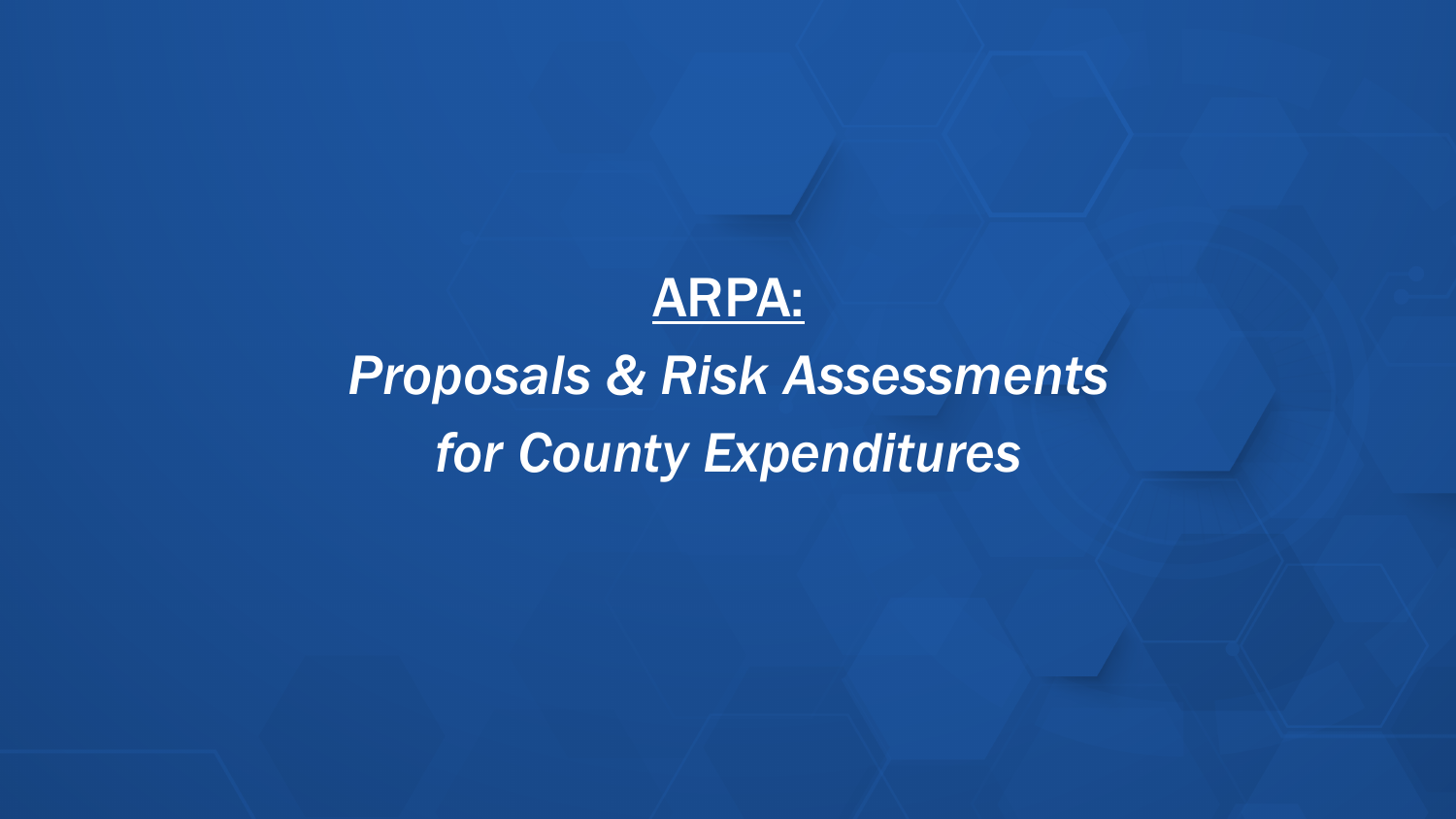# State & Local Fiscal Recovery Fund Proposals For Use of County Funds

- Entities wishing to petition for use of County funds to support eligible expenditures will need to be submitted in a formal proposal for review and consideration by the County
- All proposals must be submitted using the approved template
- Risk Assessments will be performed/drafted for all proposals determining if they articulate an eligible use of SFRF dollars.